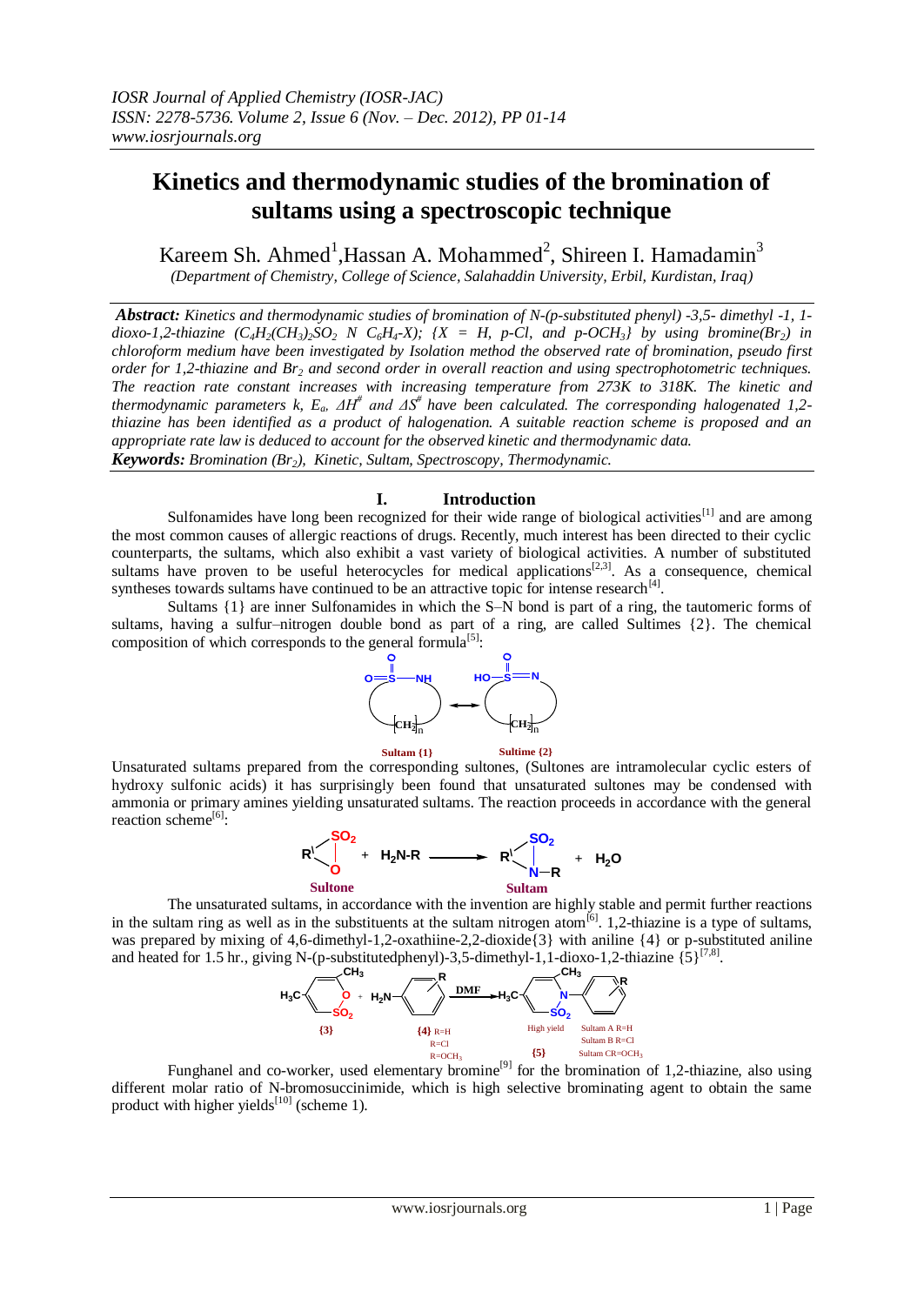

Because of our continuing interest in mild reagents for the introducing of halogens into organic molecules and because only limited kinetic and thermodynamic information is available on sultam reactions with bromine, we found it is important to determine kinetic and thermodynamic parameters of the halogenation reactions of 1,2-thiazine.

# **II. Experimental**

# **2.1 Chemicals**

All chemicals used were of an analytical grade reagent, and methanol (99.9% purity) was purchased from TEDIA Company, Inc. (USA). N,N-Dimethylformamide (DMF) 99.8% from BioSolve. Acetone 99.5%, Chloroform >99.4%, bromine (Br2) >97% hydrochloric acid (HCl) 97% by Fluka., Aniline 90% , Acetic anhydride 99%, Sulphuric acid and sultone 98% by Sigma Aldrich Co.,4-Chloroaniline, 4-methoxyaniline by Riedel-de Haën, Franç.

## **2.2 Synthesis of N-(p-substituted phenyl)-3,5-dimethyl-1,1-dioxo-1,2-thiazine {5}A-C**

A mixture of 0.1mole (16gm) sultone {3} and 0.1 mole (9.1 ml) of aniline or p-substituted aniline were dissolved in 25ml N,N-dimethyl formamide (DMF), the contents reflexed for 1.5hr , then cooled to room temperature and 10ml of (0.1 N) HCl was added to remove the excess of aniline then the precipitate collected by filtration, washed with cold water dried and recrystallized in methanol<sup>[9]</sup>. The physical properties are shown in  $table(1).$ 

| <b>Compounds</b> |   | <i>para-R</i><br>$(p-R)$ | <b>Molecular</b><br><i>formula</i> | $M.wt$ (g/mole) | Yield<br>$\%$ | $\lambda$ max<br>(nm) |
|------------------|---|--------------------------|------------------------------------|-----------------|---------------|-----------------------|
|                  | A | H                        | $C_{12}H_{13}NO_2S$                | 235.303         | 53            | 290                   |
| <b>Sulta</b>     |   |                          |                                    |                 |               |                       |
| m                | B | Cl                       | $C_{12}H_{12}NO_2SC1$              | 269.749         | 42            | 260                   |
|                  | ⌒ | OCH3                     | $C_{13}H_{15}NO_3S$                | 265.329         | 49            | 260                   |

Table (1): some physical properties of the compounds (Sultam A, B, C)

# **2.3 Experimental techniques and apparatus**

The experimental techniques that have been used in kinetics studies to accomplish these measurements are many and varied. The most useful technique that we used in kinetic studies is **UV-Vis spectroscopy:** since the experiment should be done under isothermal condition, the reactor would be immersed in the thermostated liquid bath.

 The UV-visible absorption spectra were measured on a Spectroscan 80D instrument spectrophotometer with serial no.:18-1884-01-0113, with UV-spectroscan software, using 1cm matched quartz cells with a homemade cell jacket, made from a thin copper sheet, which was painted by a black dye to minimize the light reflection, connected a thermostated digital circulating bath.

The instrument records the absorbance curve systematically for the product and automatically at fixed cycle time (in sec), between (190-1100)nm. Taking continuous readings until the absorbance remains constant for two hour and this value represents  $(A_{\infty})$ . All the experiments were repeated at six different temperatures (273, 283, 293, 298, 303, 318)K, for each reaction.

# **2.3.1 Typical kinetic experiment of the molar ratio (1:15) (SultamA : Br2)**

The reaction was carried out in a 25ml conical flask, 0.235g (0.001mol, 0.0928mol dm-3 )of 1,2-thiazine (Sultam A) and 5ml of chloroform was added by means of micro burette, the flask was placed inside the automatic liquid bath at 298K for thermal equilibration for 30 min before the experiment.The brominated agent,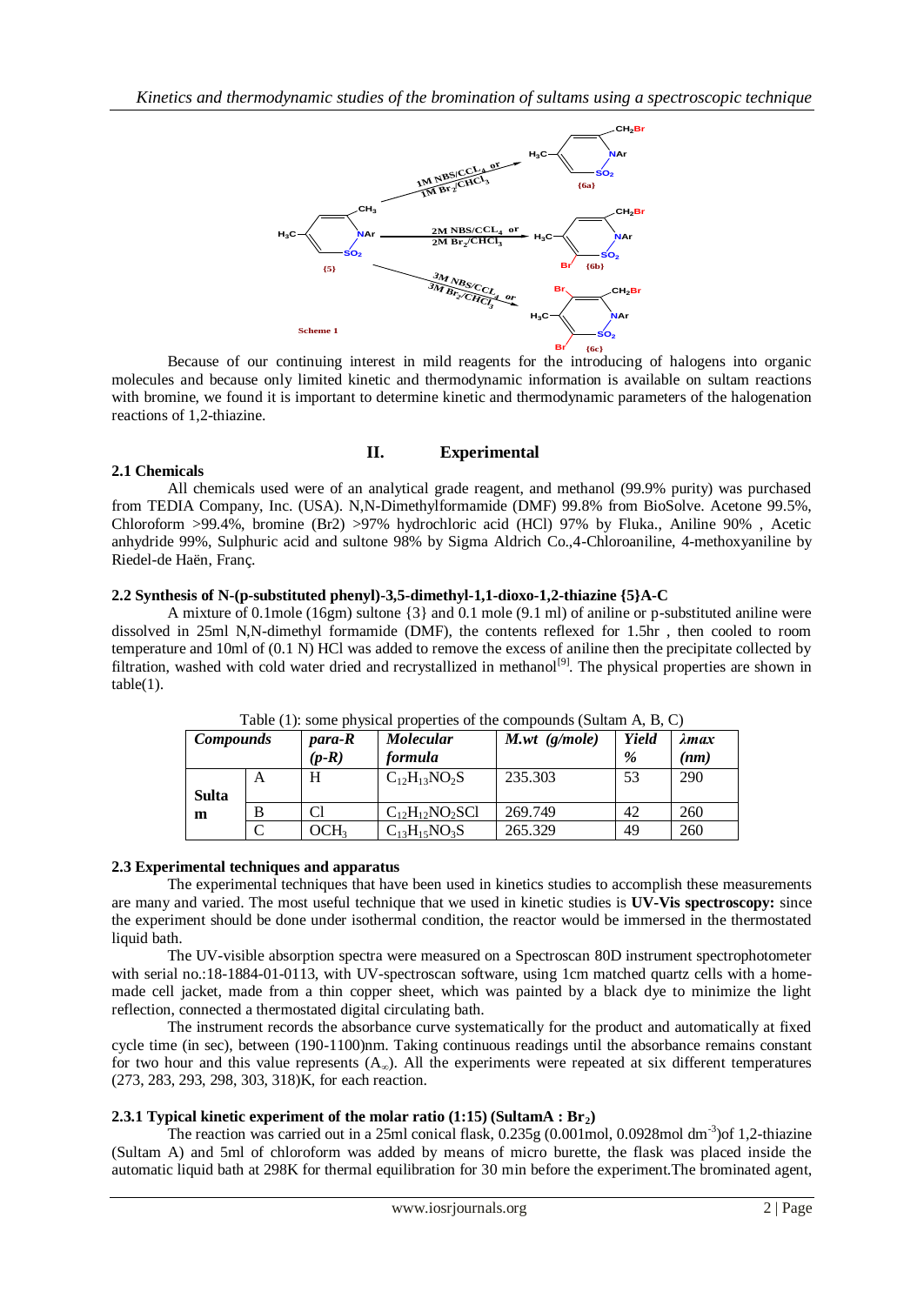$(Br<sub>2</sub>)$  10.77ml (0.015mol, 1.392mol dm<sup>-3</sup>) was added to the sample solution and quickly mixed then added to the cuvette and capped, the cuvette was inserted into the UV-visible system, It should be mentioned that the wave length $\lambda_{\text{max}}$  measured for the Br<sub>2</sub> was 415nm in chloroform. Then taking baseline spectrum at full range (190-1100)nm for all the solution mixture to auto zero all the peaks of the reactant solutions, then "start" button was pressed, and the instrument records the absorbance curve systematically for the product, taking continuous readings automatically at fixed cycle time every 600 seconds, until the absorbance remains constant for two hour which represents  $(A_{\infty})$ . All the experiments were repeated at six different temperatures (273, 283, 293, 298, 303, 318)K. similar experiment was also performed for sultams B and C.

## **2.3.2 Molar ratio (15:1) (SultamA: Br2)**

Using concentrations by dissolving  $3.5295g$  (0.015mol, 1.4923mol dm<sup>-3</sup>) of 1,2-thiazine (Sultam A) 10ml of chloroform at 298K and the brominated agent,  $(Br_2)$  0.0513ml (0.001mol, 0.0994mol dm<sup>-3</sup>) was added.

### **2.3.3 Molar ratio (1:1) (SultamA: Br2)**

Using concentrations by dissolving 0.235g (0.001mol, 0.197mol dm<sup>-3</sup>) of 1,2-thiazine (Sultam A) 10ml of chloroform at 298K and the brominated agent,  $(Br_2)$  0.0512ml (0.001mol, 0.1974mol dm<sup>-3</sup>) was added.

### **III. Results And Discussion**

### **3.1 The brominationusing sultan: Br<sup>2</sup> (1:15) molar ratio**

The bromination of sultams by bromine in chloroform has been kinetically investigated at six different temperatures with excess bromine ( $[Br_2] \gg$  [sultam]), at constant temperature. The spectral changes, from the start of the reaction toward the completion, demonstrate very clearly how absorbance changes over time for the brominated sultam (A) at 375nm, and time course measurement was obtained from the 3-dimensional data, (as shown in two and three dimensional spectrum curves respectively in fig.(1) also for sultam (B) and sultam (C) are shown in the fig. (2) and (3) respectively, shortly after the peaks begin to appear and increase in intensity as a result of the increase of the formation of the product with time. In this way, time course data freely indicate that no equilibrium occurred at all between the product and reactants within the time period studied.



Figure (1)a: two dimensional spectrum for sultam A at 283K, (1:15) ratio.



Figure (1)b: three dimensional spectrum for sultam A at 283K, (1:15) ratio.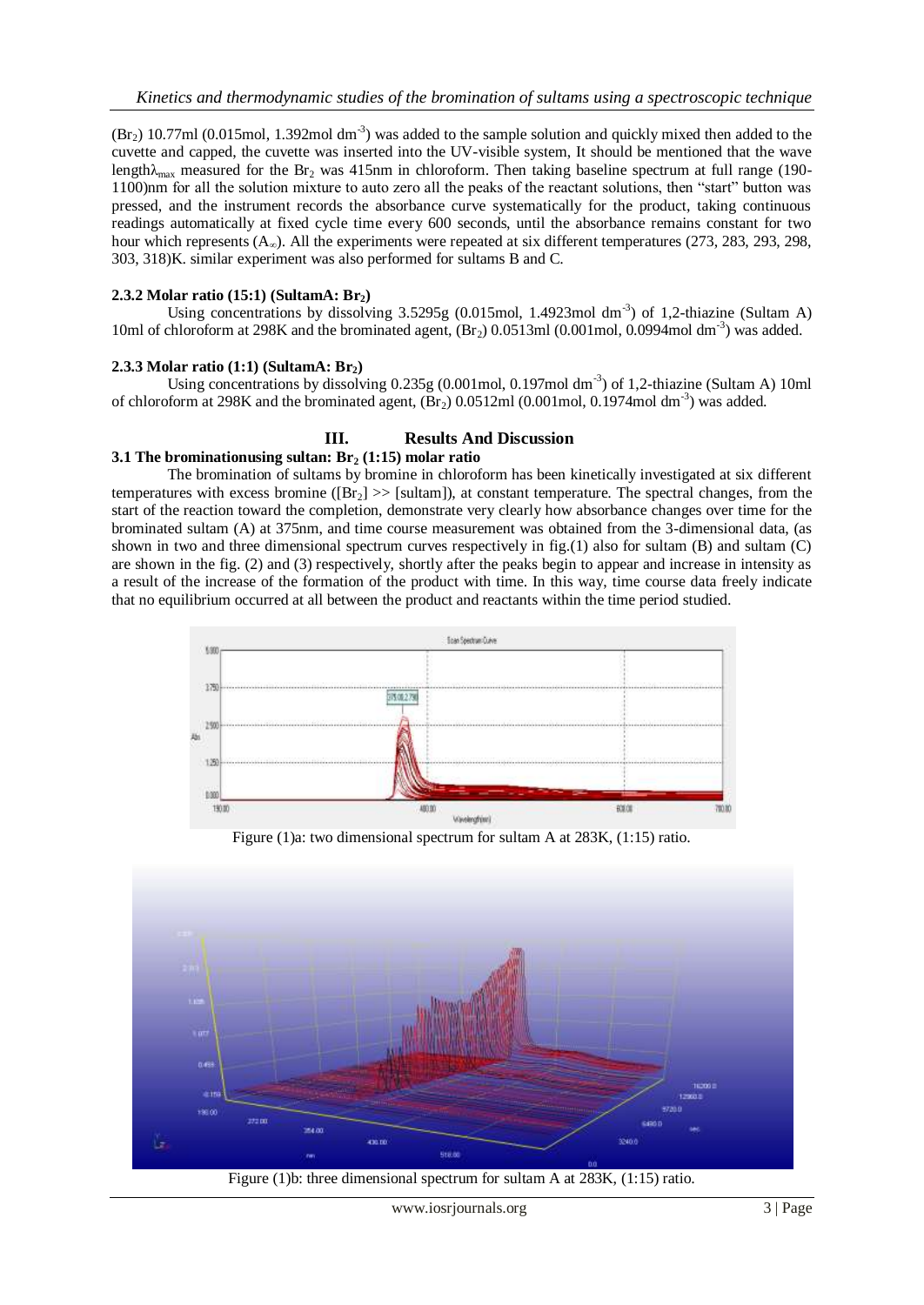





Figure (2)b: three dimensional spectrum for sultam B at 283K, (1:15) ratio.



Figure (3)a: two dimensional spectrum for sultam C at 303K, (1:15) ratio.



Figure (3)b: three dimensional spectrum for sultam C at 303K, (1:15) ratio.

The variation of absorbance of the product with time as shown from the fig.(4) the absorbance at 273K needs more time for completion as the temperature increase, the amount of molecular interactions also increase and the reaction more quickly goes to product.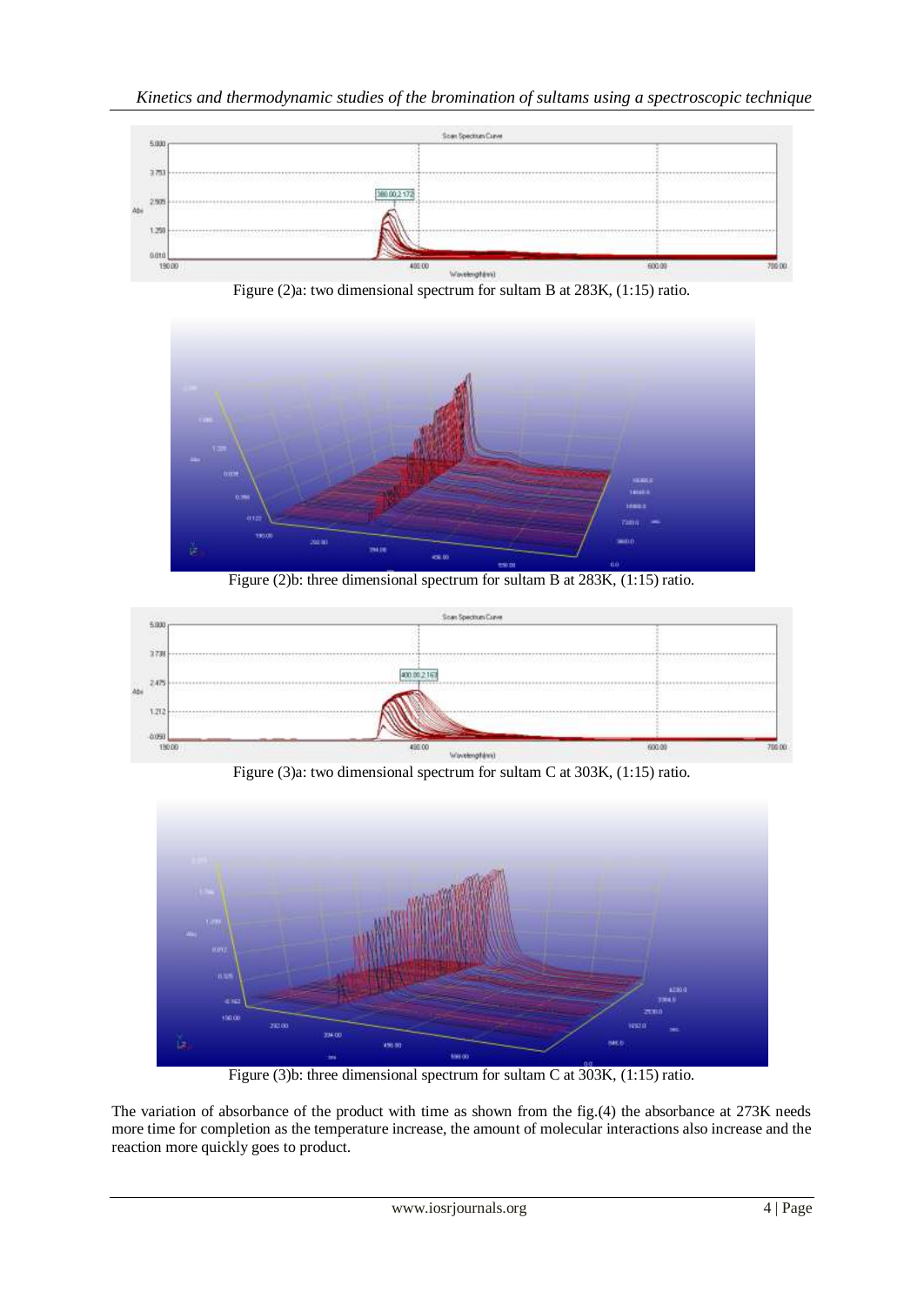

Figure (4): Variation of absorbance of the product with time for bromination of sultams (A, B, C) at different temperature.

The results obtained from the kinetic data for the product of the bromination of sultams were found to follow pseudo first-order kinetics according to the equation (1). The rate constant values (k) at different temperature were calculated for the product from the pseudo first order equation $[11,12]$ :

$$
Ln(A_{\infty} - A_t) = \ln A_{\infty} - kt \tag{1}
$$

Where A<sub>0</sub>: Absorbance of the product at zero time, equivalent to base line of product.

 $A_t$ : Absorbance of the product at any time (t).

A<sub>∞</sub>: Absorbance of the product at infinite time (t∞), and also equivalent to the initial concentration of reactant (a).

t: time in sec.  $k:$  rate constant of reaction in  $sec^{-1}$ 

(A∞-At): concentration of product at any time, and also equivalent to remaining concentration of reactant (a-x).

The value of k for each temperature was evaluated from the slope of the linear plots of  $ln(A_{\alpha}-A_{t})$ against (t), the data plots are shown in the fig. (5) and the summary of findings of k,  $t_{1/2}$ , and  $\mathbb{R}^2$  are given in the table (2a, b and c), where  $t_{1/2}$  is the half-life of the reaction.  $R^2$  is the correlation coefficient which is a measure of the goodness-of-fit of the regression and  $0 \le R^2 \le 1$ .



Figure (5): first order plot for the absorbance of the product of sultam (A, B, C) with bromine in chloroform using 1:15 molar ratio reactants.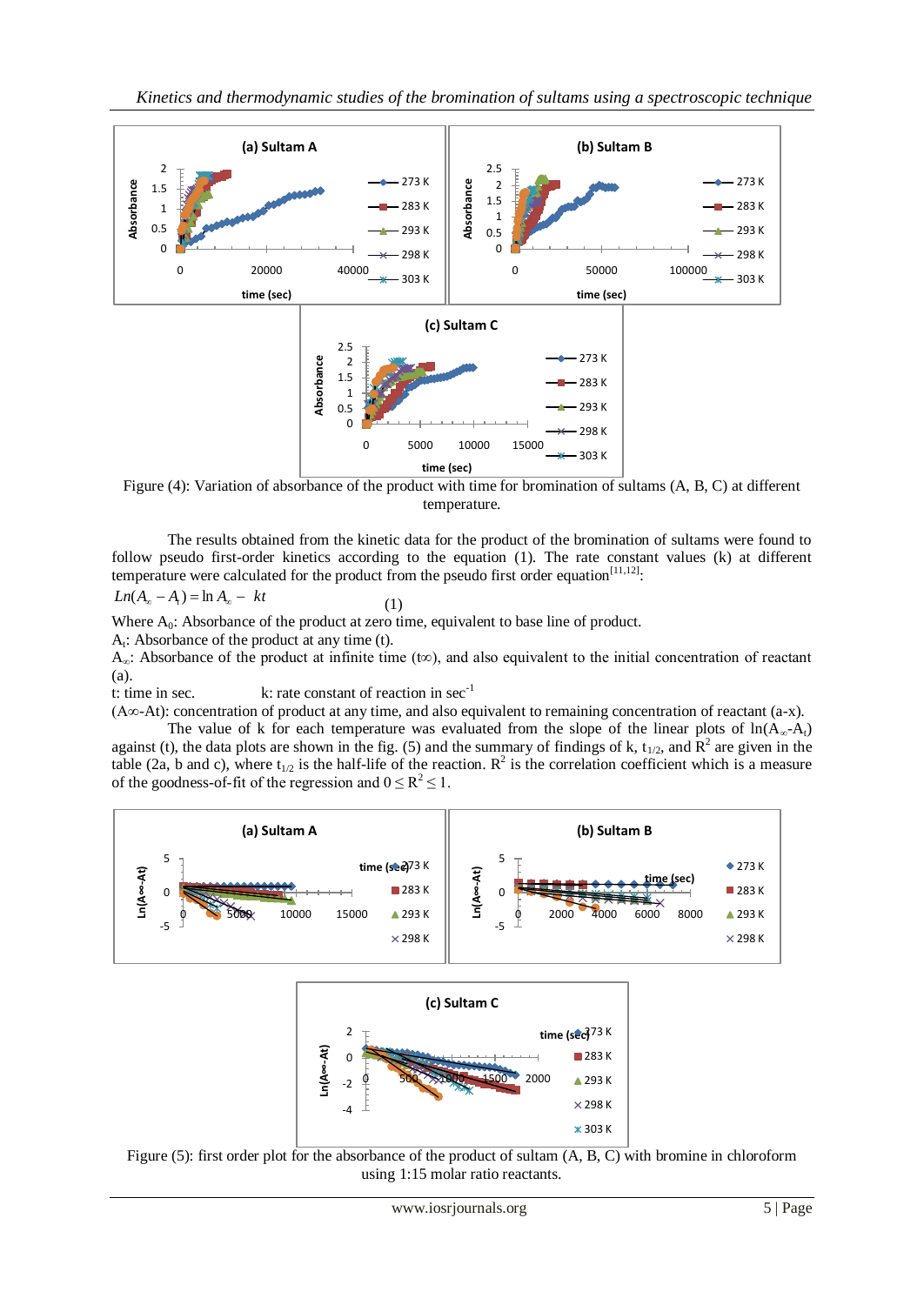| Temp. $(K)$ | $k_{obs} \times 10^{-4}$ (sec <sup>1</sup> ) | $t_{1/2}$ (sec) | $\mathbf{R}^2$ |
|-------------|----------------------------------------------|-----------------|----------------|
| 273         | 0.7                                          | 9900            | 0.966          |
| 283         |                                              | 4620            | 0.981          |
| 293         |                                              | 2165.6          | 0.980          |
| 298         | 4.6                                          | 1506.5          | 0.949          |
| 303         | 6                                            | 1155            | 0.987          |
| 318         | 16                                           | 433.1           | 0.908          |

Table (2b): Observed rate constants, for the bromination of sultam B by  $\text{Br}_2$  with molar ratio (1:15).

| Temp. $(K)$ | $k_{obs} \times 10^{-4}$ (sec <sup>-1</sup> ) | $t_{1/2}$ (sec) | $\overline{\mathbf{R}}^2$ |
|-------------|-----------------------------------------------|-----------------|---------------------------|
| 273         | 0.3                                           | 23100           | 0.973                     |
| 283         | 0.6                                           | 11550           | 0.982                     |
| 293         |                                               | 4950            | 0.976                     |
| 298         |                                               | 3465            | 0.976                     |
| 303         |                                               | 2310            | 0.968                     |
| 318         |                                               | 990             | 0.951                     |

Table (2c): Observed rate constants, for the bromination of sultam C by  $\text{Br}_2$  with molar ratio (1:15).

| Temp. $(K)$ | $k_{obs} \times 10^{-4}$ (sec <sup>-1</sup> ) | $t_{1/2}$ (sec) | ${\bf R}^2$ |
|-------------|-----------------------------------------------|-----------------|-------------|
| 273         |                                               | 4614.675        | 0.976       |
| 283         | 16                                            | 3172.589        | 0.940       |
| 293         | 22                                            | 2307.337        | 0.983       |
| 298         | 28                                            | 1812.908        | 0.963       |
| 303         | 33                                            | 1538.225        | 0.960       |
| 318         | 48                                            | 1057.53         | 0.978       |

## **3.1.1 Determination of thermodynamic activation parameters**

The rate constants for the reaction at the six different temperatures were plotted against 1/T and the activation energy  $(E_a)$  was calculated from the slope of the Arrhenius plot (as shown in fig. (6)) which shows a good straight line with the slope of  $(-E_a/R)$  as in the equation (2): (2)

$$
\ln k = \ln A - E_a / RT
$$

From the subsequence results of the activation  $\Delta H^*$ , entropy  $\Delta S^*$  and Gibbs free energy of activation  $\Delta G^*$  can be obtained using equations<sup>[13,14]</sup>:

$$
\Delta H^* = E_a - RT
$$
\n(3)  
\n
$$
A = \frac{eKT}{h}e^{\frac{\Delta S^*}{R}}
$$
\n(4)  
\n
$$
\Delta S^* = R(LnA - Ln(ek_bT/h))
$$
\n(6)

where  $k_b = 1.3806*10^{-23}$  J K<sup>-1</sup>, h= 6.626\*10<sup>-34</sup> J sec. The Arrhenius parameters, activated enthalpies and entropies obtained from the plotted graphs are tabulated in table (3) and (4).  $\Delta G^{\text{\#}} = \Delta H^{\text{\#}} - T \Delta S^{\text{\#}}$ 

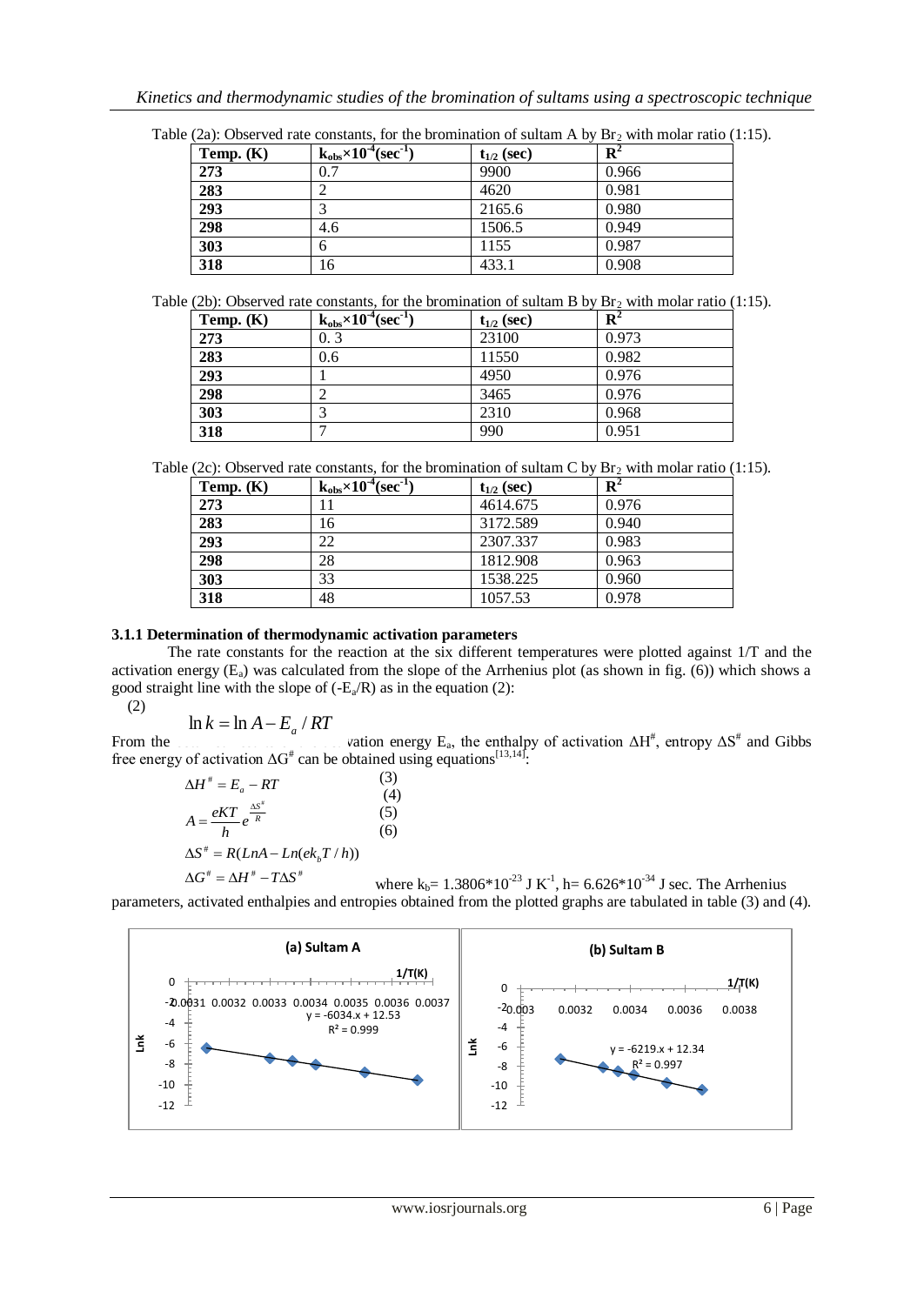

Figure (6): Arrhenius plots for bromination of sultams (A, B, C) at different temperatures using (1:15) molar ratio of sultam: Br<sub>2</sub>.

Table (3): Arrhenius parameters and entropies of activation for the Bromination of sultams (A, B, C) using  $(1:15)$  molar ratio of sultam: Br<sub>2</sub>.

| Sultam | $E_{a}$<br>$(KJ$ .mol <sup>-1</sup> | $R^2$ | A-factor/ $s^{-1}$ | $\Delta S^{\#}$<br>$(J \mod 1 K^{-1})$ at 298K |
|--------|-------------------------------------|-------|--------------------|------------------------------------------------|
|        | 50.167                              | 0.999 | 277340.1472        | $-149.020$                                     |
|        | 51.708                              | 0.997 | 228661.952         | $-150.625$                                     |
|        | 24084                               | 0.995 | 44.898             | $-221.590$                                     |

Table (4): Thermodynamic parameters for the bromination reaction of sultams (A, B,C) using (1:15) molar ratio of sultam: Br<sub>2</sub>.

| Sultam        | Temp. $(K)$ | $\Delta H^{\#}$<br>$(KJ$ .mol <sup>-1</sup> ) | $\Delta S^{\#}$<br>$(J \mod 1 K^{-1})$ |
|---------------|-------------|-----------------------------------------------|----------------------------------------|
|               | 273         | 47.897                                        | $-148.292$                             |
|               | 283         | 47.814                                        | $-148.591$                             |
|               | 293         | 47.731                                        | $-148.879$                             |
| A             | 298         | 47.689                                        | $-149.020$                             |
|               | 303         | 47.648                                        | $-149.158$                             |
|               | 318         | 47.523                                        | $-149.560$                             |
|               | 273         | 49.439                                        | $-149.896$                             |
|               | 283         | 49.356                                        | $-150.195$                             |
| B             | 293         | 49.272                                        | $-150.484$                             |
|               | 298         | 49.231                                        | $-150.625$                             |
|               | 303         | 49.189                                        | $-150.763$                             |
|               | 318         | 49.065                                        | $-151.165$                             |
|               | 273         | 21.815                                        | $-220.861$                             |
|               | 283         | 21.731                                        | $-221.160$                             |
| $\mathcal{C}$ | 293         | 21.648                                        | $-221.449$                             |
|               | 298         | 21.607                                        | $-221.590$                             |
|               | 303         | 21.565                                        | $-221.728$                             |
|               | 318         | 21.440                                        | $-222.130$                             |

# **3.1.2 Interpretation of the overall kinetic and thermodynamic results**

Typical plots between  $ln(A_{\infty}-A_t)$  against (t) show excellent fit to equation(1) and were always linear, as shown in fig.(5) thus the assumption of pseudo-first order reaction is fully proved.

k-values calculated in table (2) are very low which means the reactions are very slow and the rate of reaction of studied sultams follows the sequence:

 $p$ -OCH<sub>3</sub>>H >  $p$ -Cl

These are depending on the neucleophilicity of the amine (N) group and the substituent on p-position. Table (2) shows the sequence p-OCH<sub>3</sub>>H>p-Cl of the substituent groups, since these groups have different effect on the activating or deactivating of the rate of reactions. This is dependent on the strength of electronwithdrowing or electron-donating groups.

The comparison of the rate constant and the half time of the bromination reaction of unsubstitutedsultam(A) with other two different substituted sultams (B and C) at 298K is: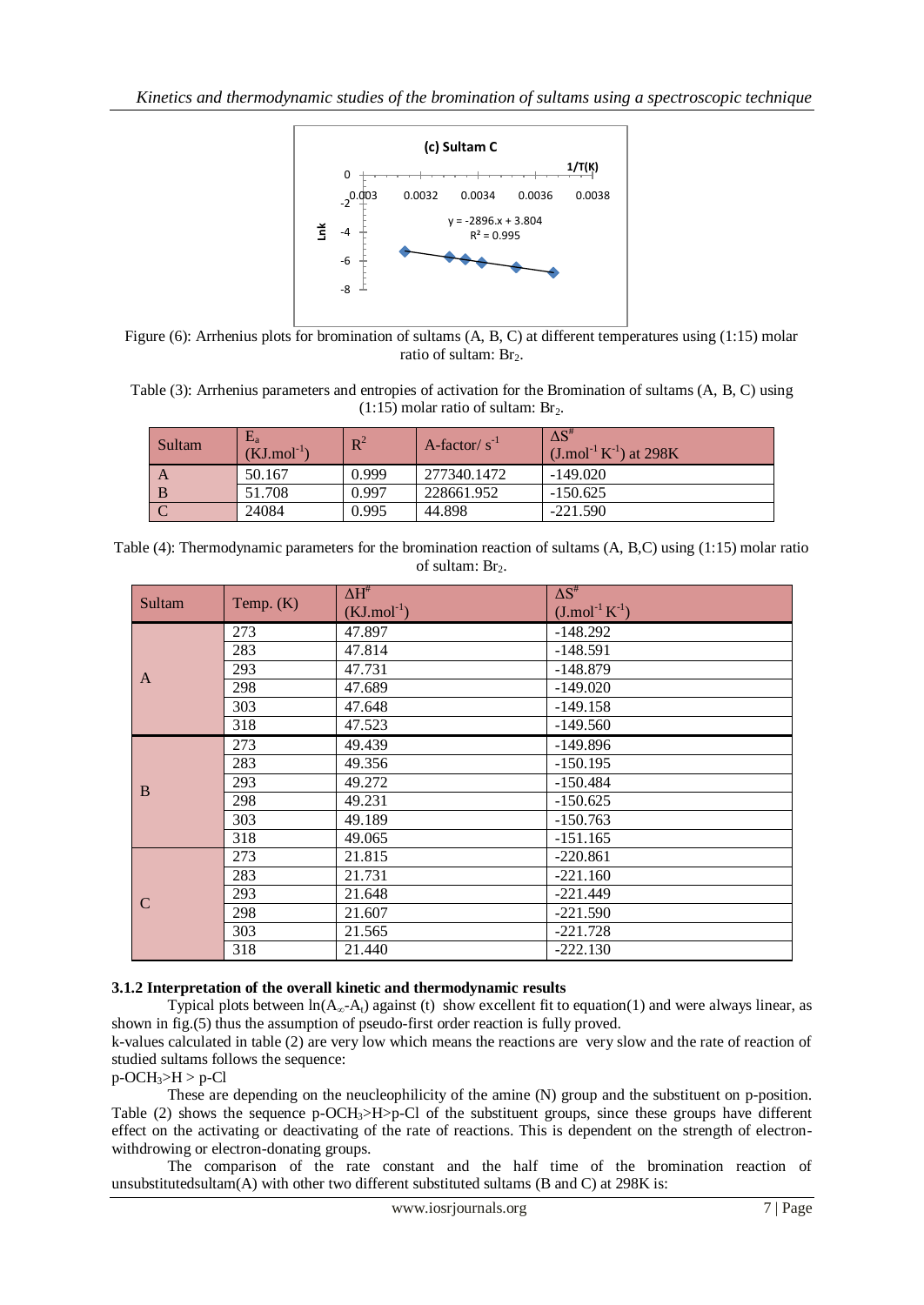- 1-The unsubstituted sultam (X=H) was taken as a reference reaction rate for comparison (k=4.6×10<sup>-4</sup> sec<sup>-1</sup>) (t<sub>1/2</sub> = 1506.5sec.).
- 2-When  $(X = p-C)$  which is electron withdrawing group, it reduces electron density at the reaction center. As a result the rate of reaction decreased (k=2×10<sup>-4</sup> sec<sup>-1</sup>), i.e. t<sub>1/2</sub> increased (t<sub>1/2</sub> = 3465 sec.).
- 3-When (X= p-OCH3) which is electron donating group, thus enrich electron density at the reaction center of the formed activated complex. The rate of reaction increased (k= $28\times10^{-4}$  sec<sup>-1</sup>), i.e. t<sub>1/2</sub> decreased (t<sub>1/2</sub> = 1812.908 sec.).

We investigated the activation parameters for bromine attack to sultam in chloroform solution, and the results are visualized in fig.(6) and in tables(3) and (4). The highest activation energy ( $E_a$ = 51.708 KJmol<sup>-1</sup>) for the bromination of sultam B explains the slowness of the reaction, which means that the reactants need high energy for transition state, this is due to the electron withdrawing group (p-Cl) substituent, while  $E_a$  value was smaller for sultam C ( $E_a$  = 24.084 KJmol<sup>-1</sup>)that means easer reaction will occur. The values of  $\Delta H^*$  are positive means consumes energy in its process. Relatively low values of (A) pre-exponential factor for sultam C were explained according to the transition state theory<sup>[15]</sup>, by the decrease in partition function of the transition state,  $Q_{AB}^*$ , and the increase in the partition functions of the reactants,  $Q_A$  and  $Q_B$ , according to the equation (7):

$$
A = \frac{KT}{h} * \frac{Q_{AB}^*}{Q_A Q_B} \quad (7)
$$

Which indicate the more rigid configuration with less degrees of freedom for the activated complex which has a simpler configuration than the reactant molecules. The study of the bromination of sultams are gave negative low values for  $\Delta S^*$ as shown in table (4), which indicates the more rigid configuration with less degree of freedom for the activated complex than those of the reactant molecules.

 $1-\Delta S^*$  for the reaction between Br<sub>2</sub> and unsubstitutedsultam (X=H) equal to -149.020 JK<sup>-1</sup>mol<sup>-1</sup> is considered as a reference for comparison with the substituted sultam.

2-(X = p-Cl) the presence of electron withdrawing group lead to higher negative value of  $\Delta S^* = -150.625$ JK  $1$ mol<sup>-1</sup>, leads to a less aligned and unstable transition state.

3-Low negative value of  $\Delta S^* = -221.590 \text{ J K}^{-1} \text{mol}^{-1}$  for  $(X=p\text{-OCH}_3)$  for electron donating groups, which cause increasing electron density at the reaction center which allow for relatively better attack of the  $Br<sub>2</sub>$  to obtained a more stable transition state.

### **3.2 The bromination using sultam : Br2 (15:1) molar ratio**

For Sultam: Br<sub>2</sub> (15:1) reaction, H<sup>1</sup>- and C<sup>13</sup>-nmr, IR and UV-data are very close to un substituted sultam. Of course a reaction has been achieved between 1mmole of bromine and 15mmole sultam but the product disappeared between the large quantities of sultam.

#### **3.3 The bromination using sultam : Br2 (1:1) molar ratio**

The study of bromination of sultams also carried out using equi molar ratio of each reactants (sultam and  $Br_2$ ), the two and three dimensional absorption spectra, fig.(7)and(9), are represents the results of kinetic measurements for three sultams at six different temperatures (between 273-318K), and the variation of absorbance of the peaks with time are shown in fig.(10) as we see the absorbance of the product increase with time indicating that the reactions are clean forward processes, since no equilibrium was observed during kinetic runs.

The rate law can be expressed by the equation:

$$
\frac{d[product]}{dt} = k[Br_2][Sultam](8)
$$

These reactions were determined as second order equation; first-order with respect to each reactant and can be described by equation  $(9)^{[16-19]}$ :

$$
\begin{array}{cc}\n(9) & A_t \\
\hline\nA_\infty (A_\infty - A_t)\n\end{array} = kt
$$

Which means that the straight line plot of  $A_t/(A_\infty(A_\infty-A_t))$  with the time (t) has a slope (k) which is the second order rate constant, the plots show excellent fit to the second order equation as shown in fig. (11) and the data are tabulated in the table (5a,b and c).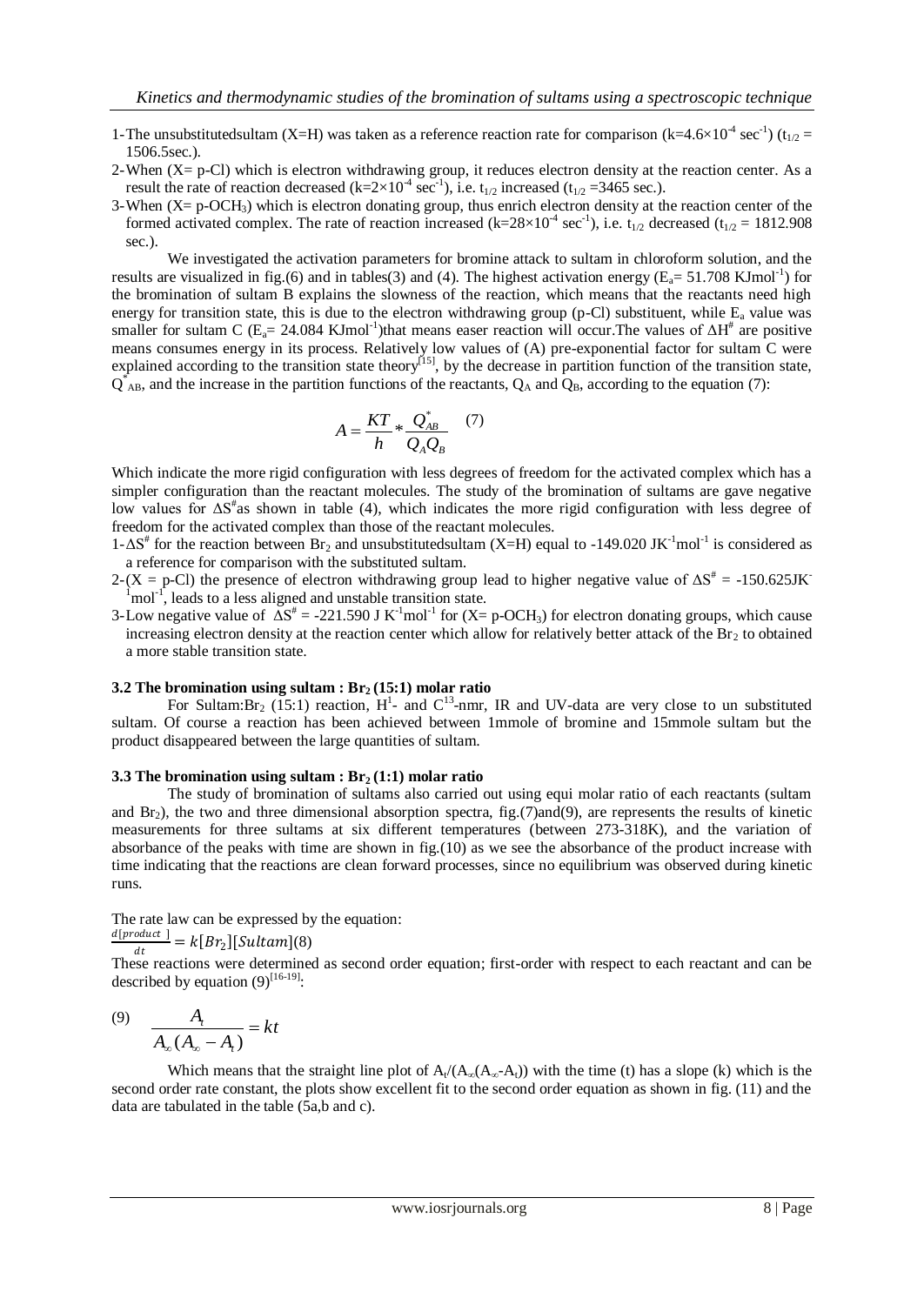



Figure (7)b: three dimensional spectrum for sultam A at 298K, (1:1) ratio.





Figure (8)b: three dimensional spectrum for sultam B at 318K, (1:1) ratio.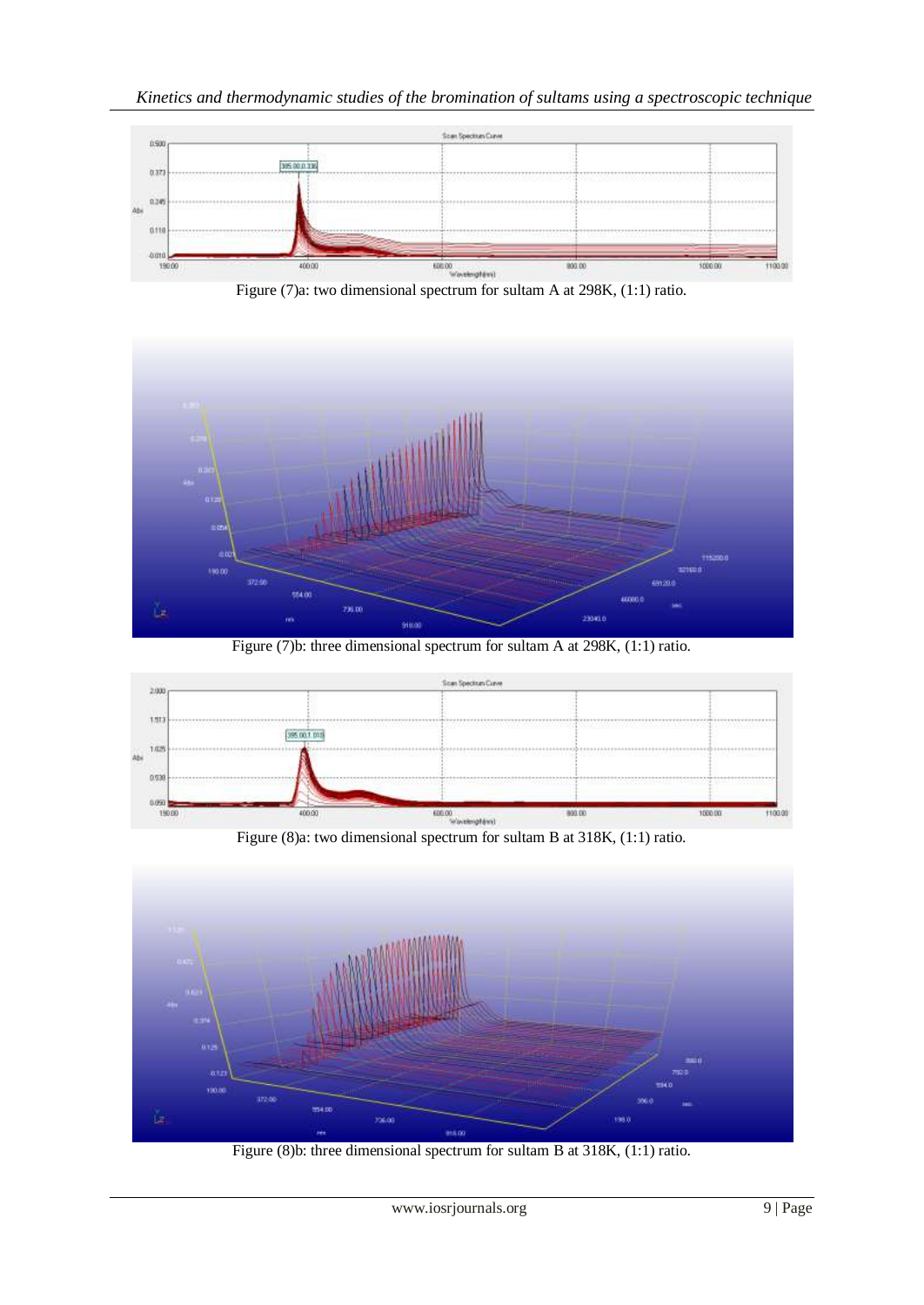



Figure (9)b: three dimensional spectrum for sultam C at 298K, (1:1) ratio.



Figure (10): Variation of absorbance of the product with time for bromination of sultams (A, B, C) at different temperatures using  $(1:1)$  molar ratio of sultam: Br<sub>2</sub>.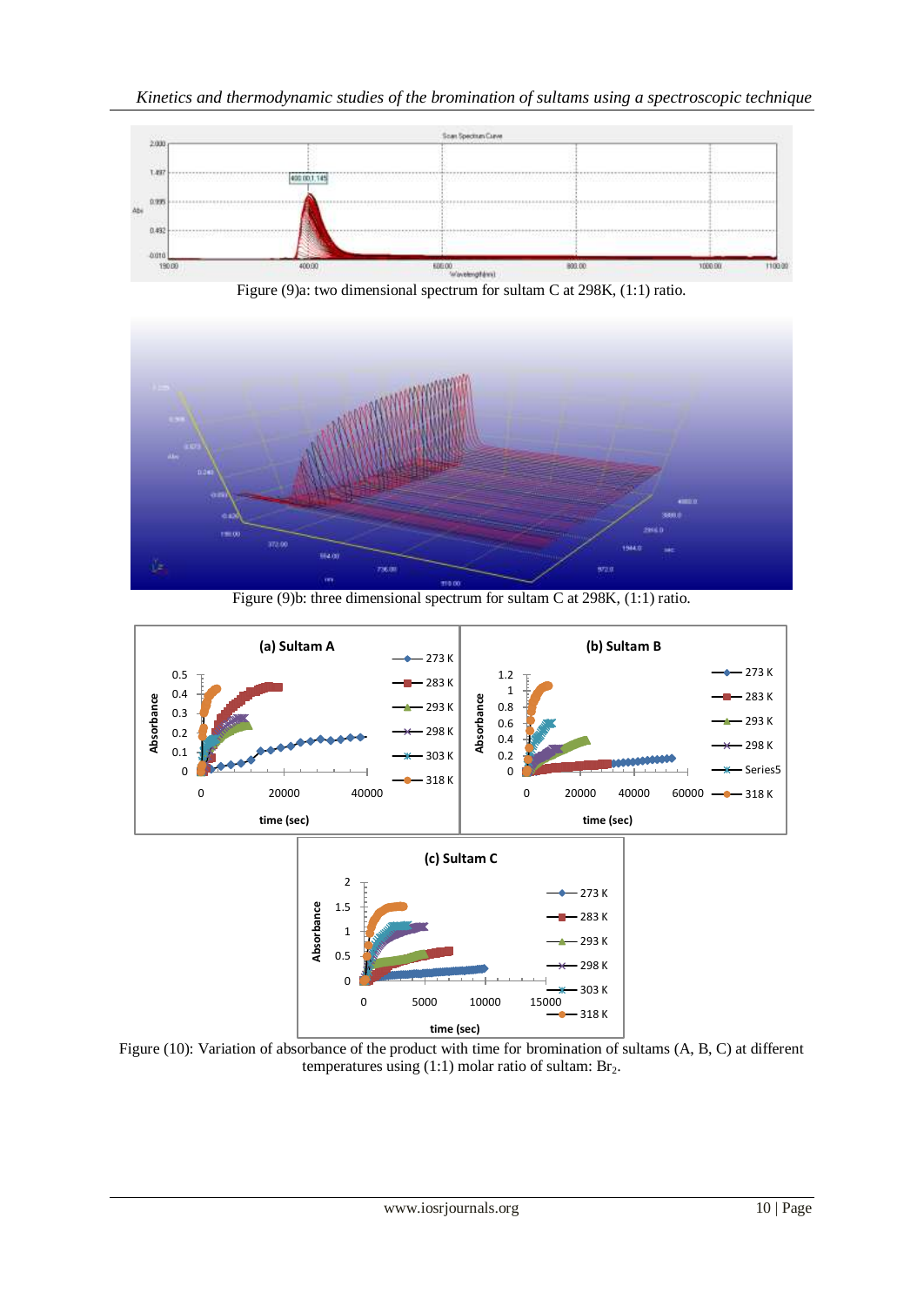

Figure (11): Second order plot for the absorbance of the product for bromination of sultams (A, B, C) at different temperatures using (1:1) molar ratio of sultam:

 $Br<sub>2</sub>$ .

Table (5)a: Observed rate constants, for the bromination of sultam A with  $Br_2$ .

| Temp. $(K)$ | $k_{obs} \times 10^{-4}$ (sec <sup>-1</sup> ,L.mol <sup>-1</sup> ) | $t_{1/2}$ (sec) | $\mathbf{R}^2$ |
|-------------|--------------------------------------------------------------------|-----------------|----------------|
| 273         | 2.3                                                                | 22070.18        | 0.964          |
| 283         | n                                                                  | 8460.237        | 0.932          |
| 293         | 14                                                                 | 3625.816        | 0.982          |
| 298         | 21                                                                 | 2417.211        | 0.970          |
| 303         | 31                                                                 | 1637.465        | 0.959          |
| 318         | 93                                                                 | 545.8217        | 0.947          |

Table (5)b: Observed rate constants, for the bromination of sultam B with  $Br_2$ .

| Temp. $(K)$ | $k_{obs}\times 10^{-4}$ (sec <sup>-1</sup> .L.mol <sup>-1</sup> ) | $t_{1/2}$ (sec) | ${\bf R}^2$ |
|-------------|-------------------------------------------------------------------|-----------------|-------------|
| 273         | 0.00012                                                           | 42301.18        | 0.984       |
| 283         | 0.00036                                                           | 14100.39        | 0.976       |
| 293         | 0.001                                                             | 5076.142        | 0.994       |
| 298         | 0.0016                                                            | 3172.589        | 0.972       |
| 303         | 0.0025                                                            | 2030.457        | 0.982       |
| 318         | 0.01                                                              | 507.6142        | 0.910       |

Table (5)c: Observed rate constants, for the bromination of sultam C with Br<sub>2</sub>.

| Temp. $(K)$ | $k_{obs}\times 10^{-4}$ (sec <sup>-1</sup> , L, mol <sup>-1</sup> | $t_{1/2}$ (sec) | ${\bf R}^2$ |
|-------------|-------------------------------------------------------------------|-----------------|-------------|
| 273         |                                                                   | 4614.675        | 0.939       |
| 283         | 15                                                                | 3384.095        | 0.964       |
| 293         | 21                                                                | 2417.211        | 0.974       |
| 298         | 25                                                                | 2030.457        | 0.944       |
| 303         | 30                                                                | 1692.047        | 0.946       |
| 318         | 44                                                                | 1153.669        | 0.962       |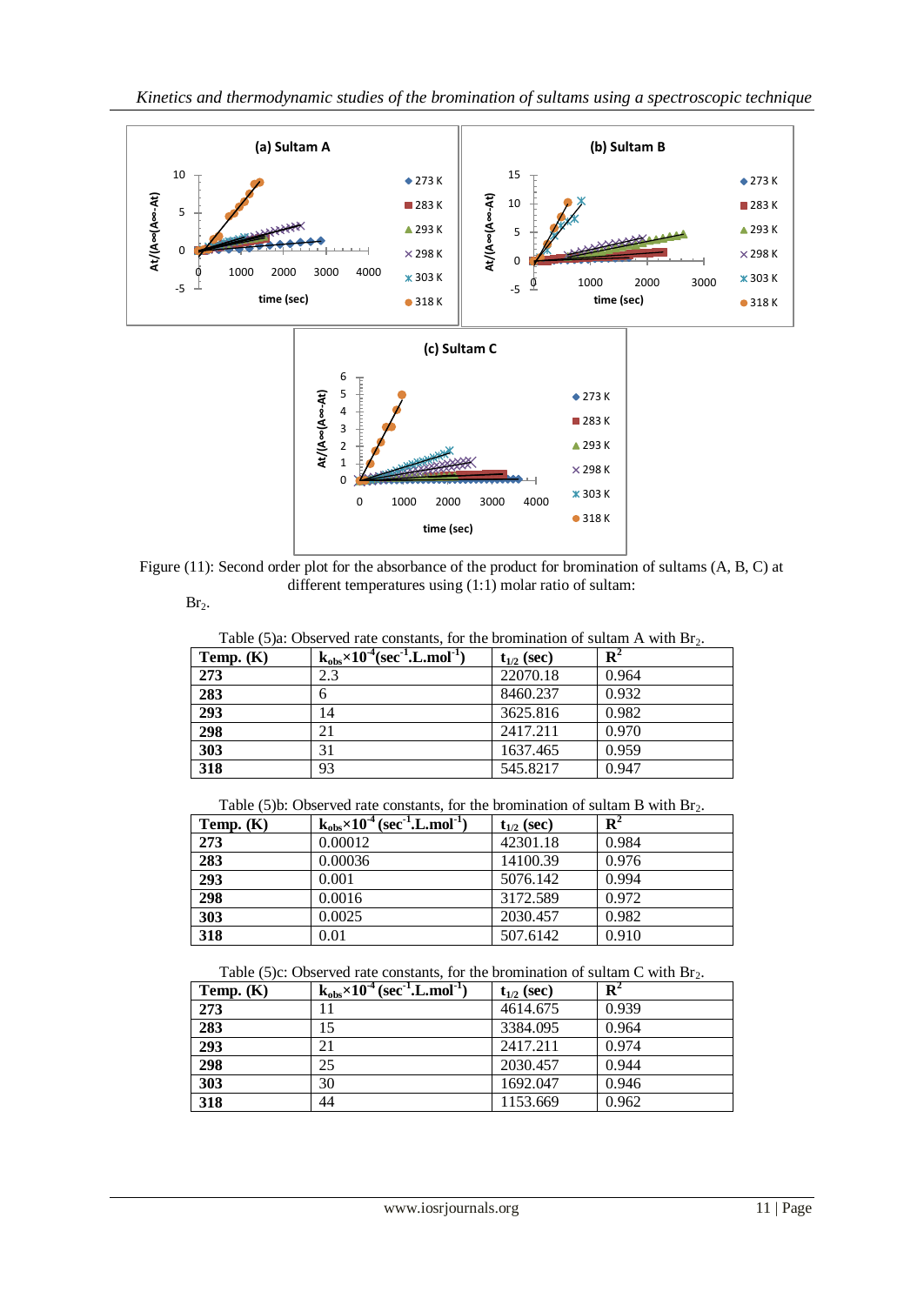

Figure (12): Arrhenius plots for bromination of sultams (A, B, C) at different temperatures using (1:1) molar ratio of sultam: Br<sub>2</sub>.

Table (6): Arrhenius parameters and entropies of activation for the bromination of sultams (A, B, C) using (1:1) molar ratio of sultam: Br<sub>2</sub>.

| Sultam | $\rm E_a$<br>$(KJ$ .mol <sup>-1</sup> ) | $R^2$ | A-factor<br>$(s^{-1}.L.mol^{-1})$ | $\Delta S^*$<br>$(J/mol^{-1}K^{-1})$ at 298K |
|--------|-----------------------------------------|-------|-----------------------------------|----------------------------------------------|
| A      | 59.201                                  | 0.999 | 49873482.17                       | $-105.854$                                   |
|        | 70.614                                  | 0.999 | 3867986793                        | $-69.680$                                    |
|        | 22.657                                  | 0.998 | 23.392                            | $-227.010$                                   |

Table (7): Thermodynamic parameters for the bromination reaction of sultams (A, B, C) using (1:1) molar ratio of sultam: Br<sub>2</sub>.

| Sultam        | Temp. $(K)$ | $\Delta H^{\#}$<br>$(KJ$ .mol <sup>-1</sup> ) | $\Delta S^{\#}$<br>$(J \mod 1} K^{-1})$ |
|---------------|-------------|-----------------------------------------------|-----------------------------------------|
|               | 273         | 56.931                                        | $-105.125$                              |
|               | 283         | 56.848                                        | $-105.424$                              |
| A             | 293         | 56.765                                        | $-105.713$                              |
|               | 298         | 56.723                                        | $-105.854$                              |
|               | 303         | 56.682                                        | $-105.992$                              |
|               | 318         | 56.557                                        | $-106.394$                              |
|               | 273         | 68.344                                        | $-68.951$                               |
|               | 283         | 68.261                                        | $-69.250$                               |
| B             | 293         | 68.178                                        | $-69.539$                               |
|               | 298         | 68.136                                        | $-69.680$                               |
|               | 303         | 68.094                                        | $-69.818$                               |
|               | 318         | 67.970                                        | $-70.220$                               |
|               | 273         | 20.387                                        | $-226.282$                              |
|               | 283         | 20.304                                        | $-226.581$                              |
| $\mathcal{C}$ | 293         | 20.221                                        | $-226.870$                              |
|               | 298         | 20.179                                        | $-227.010$                              |
|               | 303         | 20.138                                        | $-227.149$                              |
|               | 318         | 20.013                                        | $-227.550$                              |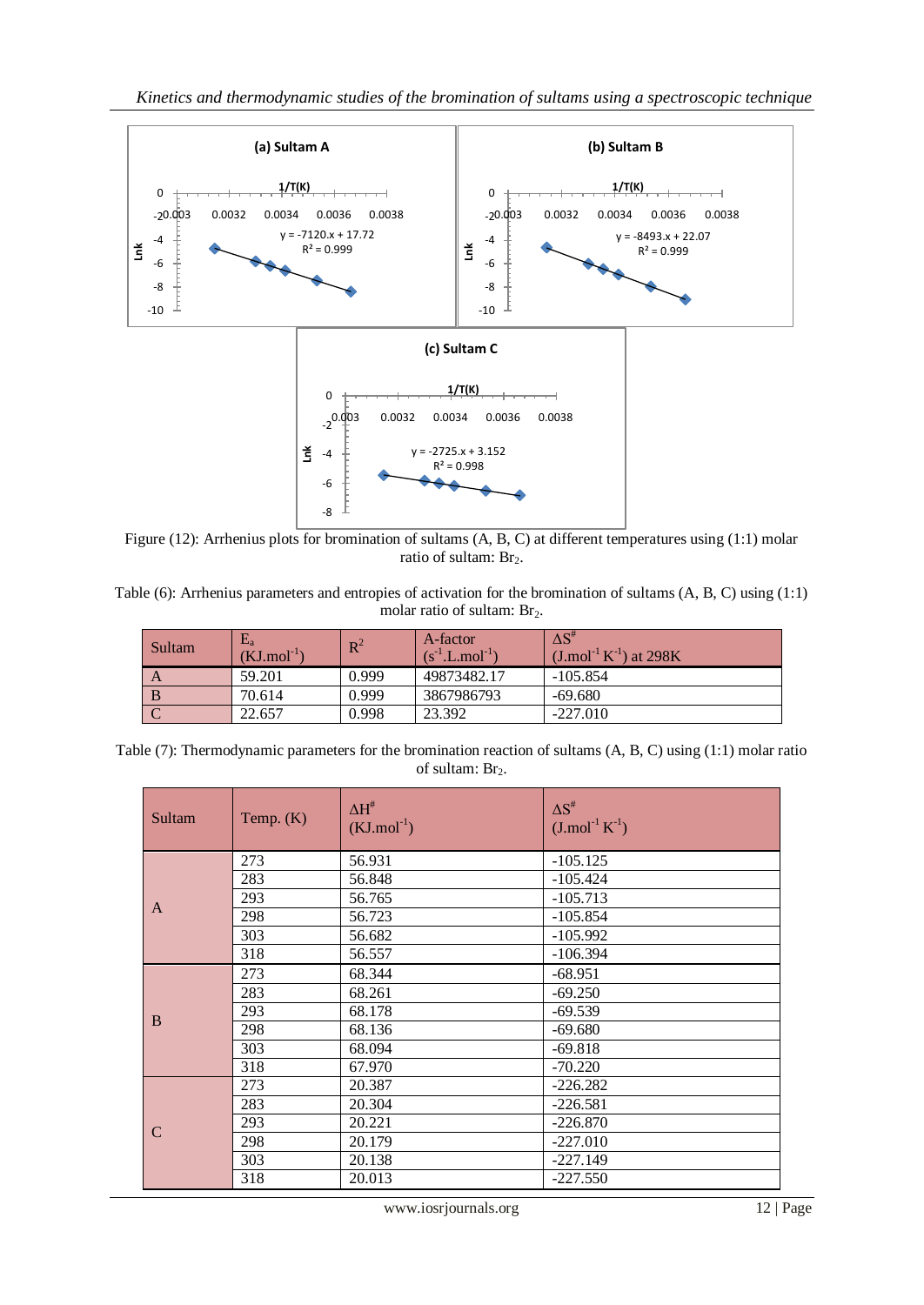### **3.3.1 Interpretation of the overall kinetic and thermodynamic results**

The kinetic results for the bromination of sultams with different substituents are summarized previously in table ((5)a,b and c)).

These reactions were found to obey the second order equation leading to linear plots toward completion of the reaction. Furthermore, plots demonstrate very good agreement between represented runs. These observations indicated that the reactions were second order equation; first-order with respect to each reactant. The k-values and  $t_{1/2}$  are very low, comparing k-values of unsubstitutedsultam with other two different

- substituted sultam at 298K: 1. Bromination of sultame A (X=H) proceed slowly  $(k=21\times10^{-4}\text{sec}^{-1}\text{L}mol^{-1})$  ( $t_{1/2}=2417.211$  sec).
- 2. Reaction of Br<sub>2</sub> with sultam B(X= p-Cl)is very slow comparing with sultam A this is due to the electron withdrawing effect of the chlorine which deactivate the reaction center, which leads to the decrease in kvalue ( $k = 16 \times 10^{-4}$  sec<sup>-1</sup>Lmol<sup>-1</sup>) and t<sub>1/2</sub> increased (t<sub>1/2</sub>=3172.589 sec).
- 3. When  $(X=p-OCH_3)$  which is electron donating group, which activate the reaction center and the rate of reaction increased ( $k = 25 \times 10^{-4}$ sec<sup>-1</sup>Lmol<sup>-1</sup>)( $t_{1/2} = 2030.457$  sec).

General effect of substituents on the sultam makes the rate constant in proportion as: k (OCH<sub>3</sub>) > k  $(H)$  $>$  $k(p$ -Cl).

Inspection of table (6) discloses the apparent changes in the activation energies of bromination processes. These changes afford further evidence about the relative reactivates of the substituted compounds towards bromination. In our present work, the bromination processes of all reactants were of small activation energies which vary within 22-71KJmol<sup>-1</sup>. The variation of their values may be attributed to electron donating or withdrawing capabilities of the attached substituent that can affect on the formation of intermediate and its decay to the product.

In the bromination of sultams (X= H, p-Cl, p-OCH<sub>3</sub>), it can be noticed that all of their  $E_a$  value vary in line with rate of reaction i.e. a fast reaction requires low  $E_a$  and vice versa. This observation can be explained by the nucliophilic substitution properties in the presence of electron donating group at the ring of sultam which lead to decreasing the repulsive forces during nucliophilic substitution giving rise to a higher chance of  $Br<sup>+</sup>$  to attack the reaction center compared with unsubstitutedsultam and vice versa for electron withdrawing group like p-Cl. The differences in activation energies were found to vary in the following order of:  $p$ -Cl> H >  $p$ -OCH<sub>3</sub>

The (A) pre-exponential factor and its corresponding entropy of activation  $\Delta S^*$  are other two important factors that give evidences on the reaction mechanism. Table (7) shows the negative values of the  $\Delta S^*$  of the bromination process under study, indicating the formation of a restricted high polar transition state or intermediate which suffers from lack of certain degrees of freedom as compared to the mother reactants. The decrease in the values of A-factor provides an important indication about the stability of the high polar transition state and hence gives good support for explaining the reasons of the differences in the values of rate constants. The lower value of A-factor or  $\Delta S^*$  means the more rigid the formed dipolar transition state, which leads to a faster process, as it was mentioned before.

It is noteworthy that  $\Delta S^*$  value for the chloro-substituted sultam; quite higher value (-69.68JK<sup>-1</sup>mol<sup>-1</sup>) than others. This is quite consistent with the rate constant results. It is possible for sultamto form a dipolar activated complex, due to electron withdrawing ability of the p-Cl group, results in increase the entropy of activation. The presence of the p-CH<sub>3</sub> group (electron donating group) leads to a lower value of  $\Delta S^*$  ( $\approx$ - $227.01$ JK<sup>-1</sup>mol<sup>-1</sup>) this highly electron donating group causes to a high aligned and highly stable transition state, since it affords a low density of electrons to the reaction center and decreases the repulsive force. It is obvious from the above discussion, that electronic (withdrawing and releasing) effects have produced such major variations in  $\Delta S^*$  values which become to vary in the following order:  $p-CL > H > p-OCH_3$ 

#### **3.4 Reaction mechanism**

With the assumption that 1,2-thazine nuclei are nucleophilic, and with the sure knowledge that alkene linkages are present in such nuclei, it is reasonable to picture at least the initial stages of aromatic substitution as being exactly analogous to the typical nucleophilic additive reactions. Hence the accepted mechanism for the reaction was(scheme 2)<sup>[20]</sup>: